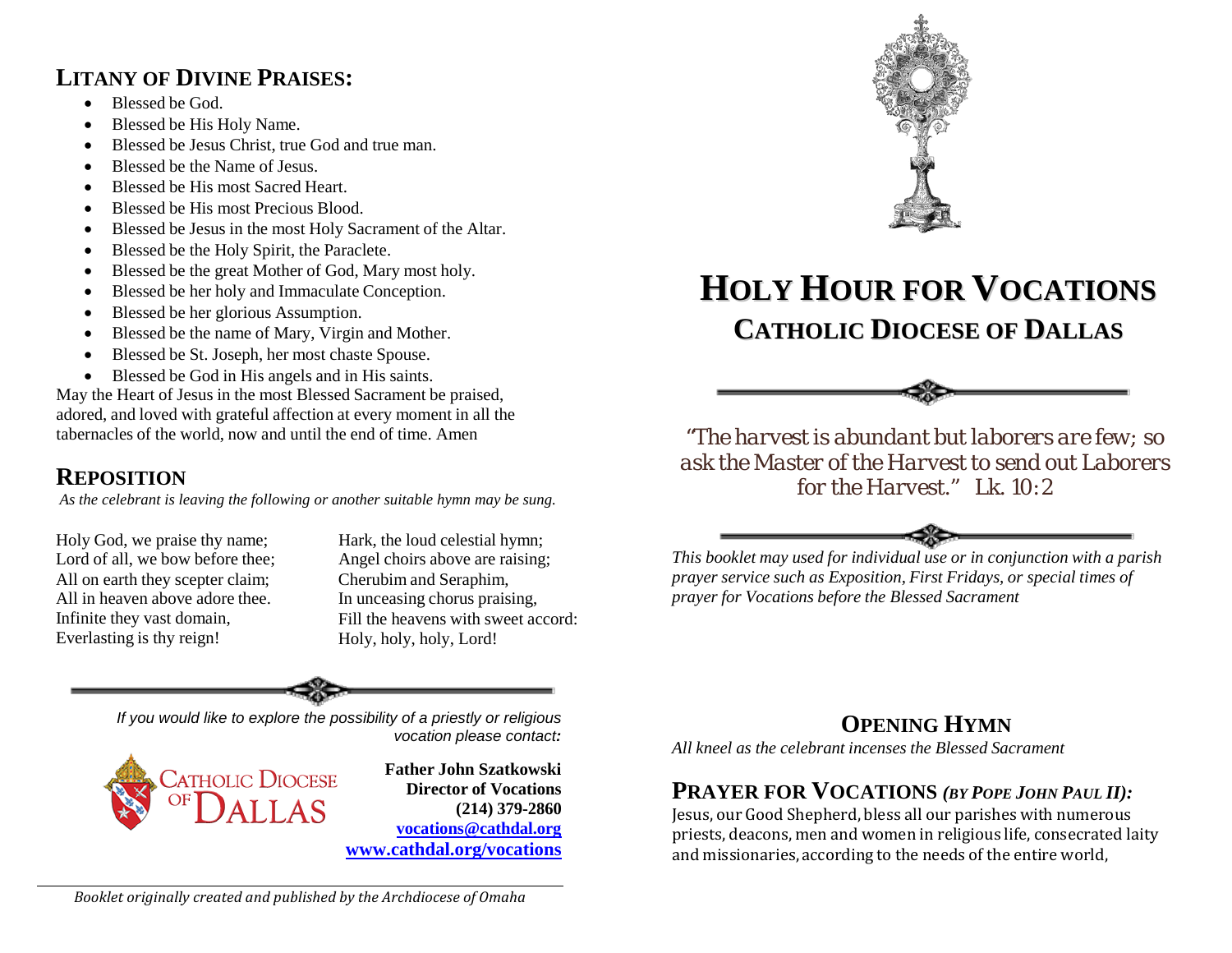which you love and wish to save. Assist our pastors and all who live a consecrated life. Guide the steps of those who have responded generously to your call and are preparing to receive Holy Orders or to profess vows. Look with love on young people and call them to follow you. Help them to understand that in you alone can they attain complete fulfillment. To this end we call on the powerful intercession of Mary, mother and model of all vocations. We beseech you to sustain our faith that the Father will grant what you command us to ask. Amen.

## **READINGS & REFLECTION**

#### **SILENT REFLECTION & PRAYER**

*This holy hour of Eucharistic Adoration for Vocations is a time for us to come together in front of Jesus truly present in the Eucharist to ask him to bless His Church with many holy vocations. We join together in prayer at this time with our diocesan patron, St. Cecilia, asking her to intercede for us. We pray in a special way for more vocations to the priesthood and consecrated life and that those the Lord is calling will have the courage to respond especially among our families and friends.*



### **ROSARY FOR VOCATIONS:**

*If you wish to pray the rosary in the presence of the Blessed Sacrament, we recommend using the Luminous Mysteries and to reflect on them as "Mysteries of Vocation," imploring the Immaculate Heart of Mary for an increase of vocations to the priesthood and to the consecrated religious life within the Church.*

(1) As St. John the Baptist *Baptizes the Lord*, the presence of the Father who is well pleased, and the power of the Holy Spirit who compels Jesus into His mission, all hold veins of truth for meditating on vocation. This mystery reinforces the essential significance of the mission of every Christian as his most personal of all gifts. Hearts closed to the call of the Lord will not know their mission, nor will they reach their fulfillment as persons made is God's image. Vocation, mission and personhood are inseparably linked in the image of Christ sent by the Father.



### **BENEDICTION HYMN:**

Tantum ergo Sacramentum Veneremur cernui: Et antiquum documentum Novo cedat ritui: Praestet fides supplementum Sensuum defectui.

Genitori, Genitoque Laus et jubilatio, Salus, honor, virtus quoque Sit et benedictio: Procedenti ab utroque Compar sit laudatio. Amen.

#### **INVITATION:**

**Leader:** You have given them Bread from heaven. **All: Having all sweetness within it.**

#### **Leader:** Let us pray.

Lord Jesus Christ, You gave us the Eucharist as the memorial of Your suffering and death. May our worship of this sacrament of Your body and blood help us to experience the salvation You won for us and the peace of the kingdom where You live with the Father and the Holy Spirit, one God, for ever and ever. **All: Amen.**



### **BENEDICTION OF THE BLESSED SACRAMENT**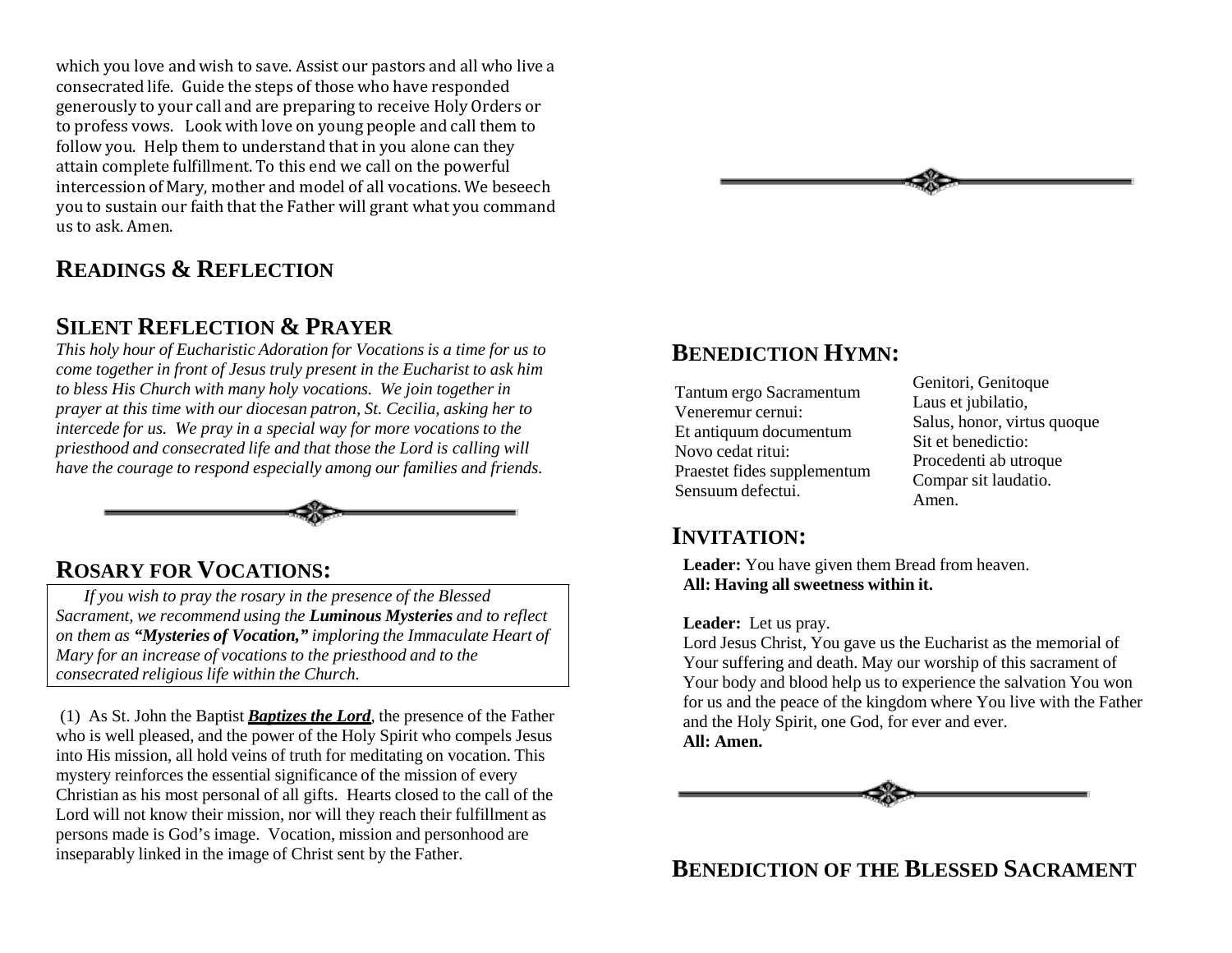That young people might seek to live the truth of Christ, *O Lord of the harvest, graciously hear us.*

That young people might seek God's will for them in their lives, *O Lord of the harvest, graciously hear us.*

That young people might hear the call to give their lives for the mission of the Church, *O Lord of the harvest, graciously hear us.* That all priests and religious might be renewed in the spirit of the new evangelization, *O Lord of the harvest, graciously hear us.* That Bishops might be strengthened to be courageous shepherds, *O Lord of the harvest, graciously hear us.*

That we may always zealously pray for and promote vocations, *O Lord of the harvest, graciously hear us.*

That those who are being called to be priests and religious might respond generously, *O Lord of the harvest, graciously hear us.*

Lamb of God, who takes away the sins of the world *spare us, O Lord.*

Lamb of God, who takes away the sins of the world *graciously hear us, O Lord.*

Lamb of God, who takes away the sins of the world *have mercy on us.*

The harvest is great but the laborers are few. *We beg the harvest Master to send out laborers for His harvest.*

#### Let us pray:

O God, Who chose the Apostles to make disciples of all nations and Who by Baptism and Confirmation has called us to build up Your Holy Church, we implore You to choose among us, Your children, many priests and religious who will love You with their whole heart and will gladly spend their entire lives making You known and loved by all. Through Christ our Lord.

*Amen.*

(2) The *Mystery of the Wedding Feast at Cana* draws our attention to the need for obedience to the voice of God. Once His call is heard action is required. Our Blessed Mother clearly says to "Do whatever He tells you."

(3**)** Faithful obedience to the Lord's call establishes the Christian firmly in union with Jesus in the *Proclamation of the Kingdom***.** This mystery can be prayed with the desire for the knowledge of the charism through which the person is to fall in love with Christ and for the apostolate in which one is to serve.

(4) The *Mystery of the Transfiguration* increases our confidence in the reality of Christ Who is calling many to a vocation of priesthood or the consecrated religious life. He is divine, He is glorified, He is triumphant and trust runs deeply through the soul of anyone who may hesitate in fear at the knowledge of their vocation. Jesus comes and touches Peter, James and John after the glorious vision and says, "Do not be afraid". It is Jesus Who calls. He strengthens that call. He challenges us in the call. He sustains us with love through the call.

(5) Jesus promises to be with us always and remains divinely present in the soul of every baptized person. He calls us as persons, body and soul, to be given as gift to another. That is love, to be totally given to another. In the *Mystery of the Eucharist,* Jesus is both Giver and Gift. He is for us a boundless well from which to drink in the truth of His Presence in the Blessed Sacrament. He gives the example of humble service and selfless gift. Through the Eucharist He quickens and perfects our own attraction to love others as He loves us.



### **INTERCESSORY PRAYERS:**

Lord Jesus Christ, model of all perfection, You not only unceasingly urge souls to strive toward this lofty goal, but also move them by the power of Your grace to follow You in this exalted path. Grant that many may hear and willingly obey Your loving inspiration and embrace their vocation to priesthood or consecrated religious life.